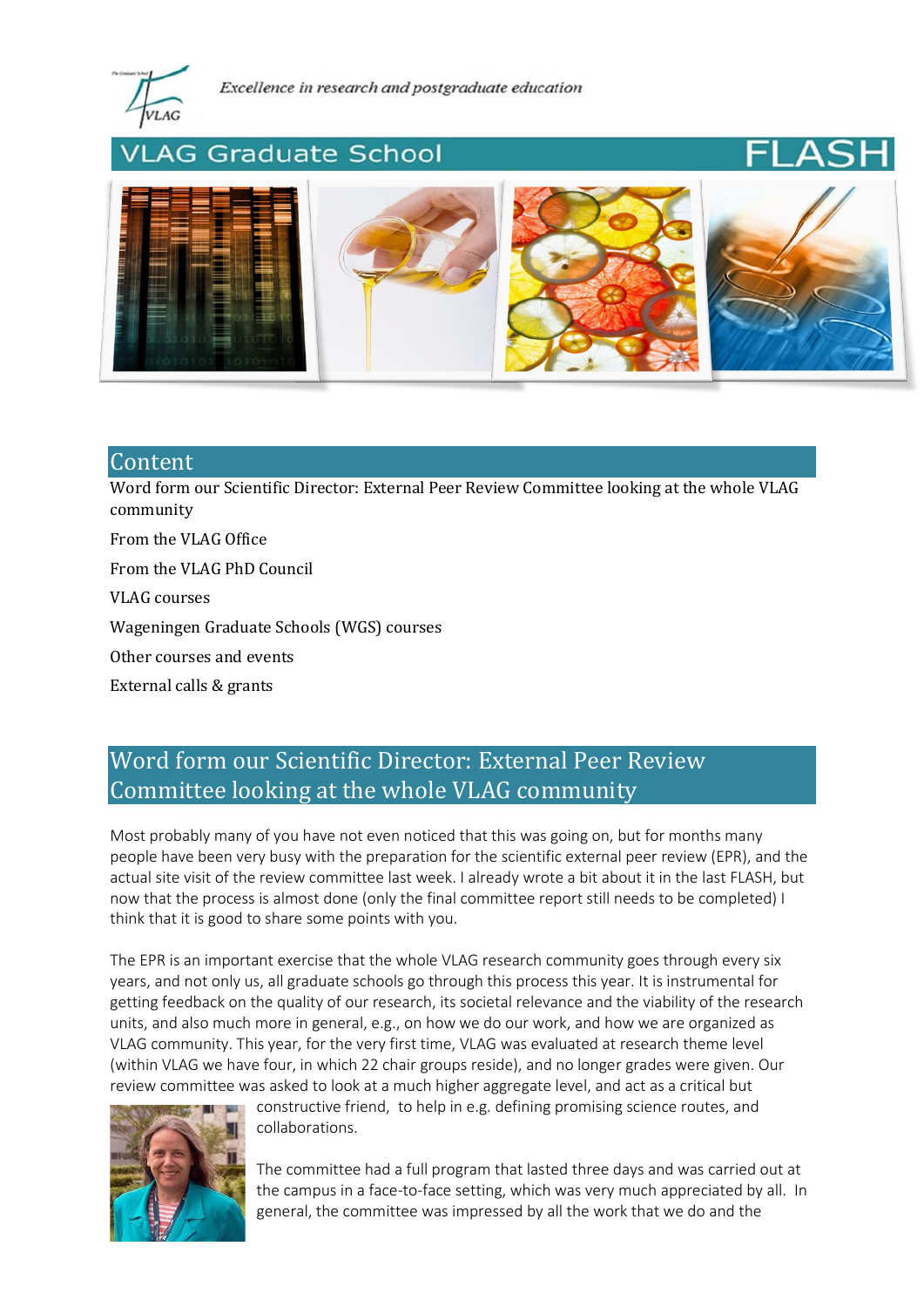facilities available, and appreciated the entire process that the themes went through in order to get to a joint vision and produce self-assessment reports. The incentives (read: money) provided by VLAG to facilitate this process were used in rather different ways, ranging from putting tenure trackers in the lead of the writing process, to involvement of the whole theme community. All themes were happy with their contributions to the EPR report. And as an additional bonus, our new tenure trackers were able to establish contacts throughout themes which would otherwise not have happened, at least not now.

As VLAG Graduate School, we had two questions that we asked the committee to help us with. The first one was the communication between PhD candidate and supervisor, and how to get that beyond the scientific content. Our second question was related to strengthening the bonds within the VLAG community. I really appreciated the interaction with the committee, and the very open way in which they posed questions and provided feedback. When you are used to a certain situation, you need an 'outsider' to tell you what is remarkable about it, both in a positive and a negative way, and I think that this is what the committee did in a very constructive way. During the wrap-up session they shared some preliminary observations and advice. These results will guide me in deepening my role as scientific director. I really look forward to receiving their report; I am sure that we will receive honest observations and advices. As soon as the final report is in, we will engage in defining an action plan for the coming years that will help sharpen my vision that I wrote already two years ago.

It is pretty amazing how fast time flies, and I look forward to working further with you. I have amongst others meetings with working groups that we formed through the VLAG board, the first one revolves around the teaching load PhD candidates face, how we as a community deal with this, how we may share good practices, and tips, etc. Furthermore, I have a meeting scheduled with our PhD council to discuss how we can work together even better. This is part of a bigger trajectory that we started a year ago, and good things have already come out of it, and many more will follow I am sure.

Stay safe, and stay healthy, and I look forward to seeing you all on campus!

Kind regards, also on behalf of the entire VLAG team, Prof Karin Schroën, Scientific Director VLAG

## <span id="page-1-0"></span>From the VLAG Office

## Tips from our PhD Advisor

Ever feel the need to take a small step back and reflect a bit on what you're doing? Or are you procrastinating in a way that's unsatisfactory to you? Here's a few tips that might help you to keep an eye on the bigger picture, or to help you feel like you've done something useful and insightful while you're postponing the revision of that draft you were working on...

I'd like to recommend the book The unwritten rules of PhD research by Marian Petre and Gordon Rugg [\(link to record at WUR library\)](https://wur.on.worldcat.org/v2/oclc/764542535). It contains useful insights and is written in an accessible style, at times a bit tongue-in-cheek. It covers a range of topics from starting with your research project, managing your mentor or supervisor, dealing with literature and reviewing, and even dealing with yourself. Fun and valuable read, worth it!

If you're more into reading short contributions on a variety of topics related to work and personal life in academia, have a look at the career sections of [Science](https://www.science.org/careers/articles) and [Nature](https://www.nature.com/careers) (link) magazines. They're a great source of inspiration for personal development, dealing with professional drama, improving skills, building a network etc. Interesting for new arrivals and seasoned academics alike.



Not looking for additional things to read? Don't worry, there's some great podcasts out there too! For

example, Nature currently has a podcast series on mentoring in academia. A variety of things is covered, from types of mentoring, building a mentor-mentee relation, the intercultural context...interesting for both supervisors, as well as PhDs. Here's a link to the [first episode.](https://www.nature.com/articles/d41586-021-02440-7)

And of course, for the visual minded, there's a trove of spot-on comics in the archives of [www.phdcomics.com.](http://www.phdcomics.com/)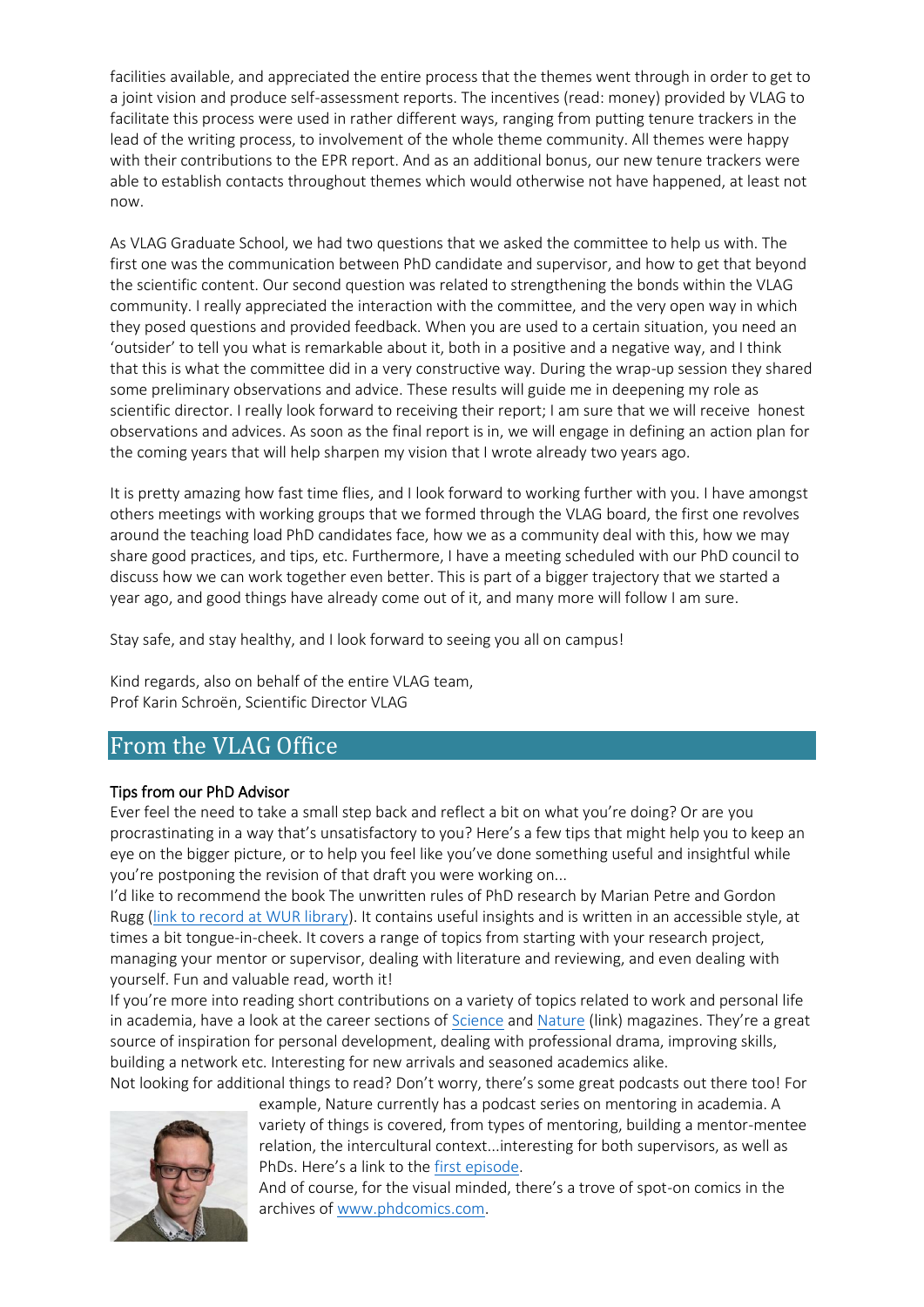These are just a few pointers to the wide variety of blogs, vlogs, podcasts, news websites etc. out there. What sources do you find useful? I'd be happy to receive suggestions, so feel free to share them with [me](mailto:jochem.jonkman@wur.nl)

### PhD/Postdoc fellowship

The call for PhD candidates and Postdocs to apply for funding for an international secondment, i.e. PhD/Postdoc fellowship, will be continued. The deadline for activities starting in 2022 is 1 November 2021. Please use the appropriate application form available at [our website.](https://www.vlaggraduateschool.nl/en/research-1/VLAG-Calls.htm) *A second deadline for activities starting in 2022 is expected May 1st 2022, but only if there is budget left*.

### VLAG Graduate Programme 2022

Applications are written by candidates who will obtain a Wageningen MSc degree between June 2021 and December 2022. If you know an excellent MSc student who e.g. is planning to do an MSc thesis with you, it might be interesting to discuss this opportunity to write a PhD proposal, and possibly get it granted. An early start of their thesis might be helpful in making it possible to fit the Research Master Cluster course in their study programme. The latter is mandatory to be able to take part in the [VLAG](https://www.vlaggraduateschool.nl/en/research-1/VLAG-Calls.htm)  [Graduate Programme.](https://www.vlaggraduateschool.nl/en/research-1/VLAG-Calls.htm)

### ERC Consolidator and Advanced Grant Course

Researchers who plan to submit an ERC consolidator grant application (deadline 17 March 2022) or advanced grant application (deadline 28 April 2022) can register for the course given by Yellow Research. The first part of the course will be given online on 17 November (10.00 till 12.00) and the second part in house on 18 January (13.00-15.30).

Only researchers who meet the ERC consolidator or advanced grant submission criteria (see the [ERC](https://erc.europa.eu/)  [website\)](https://erc.europa.eu/) and who are going to apply in 2022 can register by sending an email t[o Henrieke de Ruiter](mailto:henrieke.deruiter@wur.nl) before 1 November 2021.

## Save the date! 9 December for WUR's Connecting in Food & Nutrition Day

All WUR colleagues involved in the field of Food & Nutrition are invited to the 'Connecting in Food & Nutrition Day'. This event is meant to show and share who within WUR are working the field of Food & Nutrition. Internal connection is key to improve our cooperation and external visibility, but also to expand our authority in this field. Within WUR, hundreds of people are connected to Food & Nutrition. This means a large group of talented people and a unique position in this domain. Together we will talk about what we'd like to stand for in this broad field (morning session). In addition, you can take part in workshops on specific subjects to define a number of actions. To make this day a success, we hope that everyone working in the field of Food & Nutrition will feel the need to join in. Researchers, teachers, as well as analytical staff and other employees. By seeing all those who share this domain we will increase our chances to find each other. It will also enable us to clearly present the scope of our research in this area to the external world. And thus the impact we can have together. At 09.00h President Prof. Louise O. Fresco will open the event online. You can register for live workshops in the afternoon. At the end of the day there will be drinks and bites, during which we hope to see everybody. More news about the programme will follow.

## <span id="page-2-0"></span>From the VLAG PhD Council



The VLAG PhD council is organizing a hybrid colloquium entitled: "What's next after your PhD? Staying in academia! But how to get/write grants?" on 4 November (16:30-17:30)

Invited speakers: Dr Raymond Staals and Dr Nico J. Claassens from Microbiology, and Dr Tamara van Mölken, a senior programme officer from VLAG PhD COUNCIL NWO. They have a lot of experience with grant writing and evaluation and

will reflect on their experiences and more.

This will be a hybrid event where the number of in person participants is limited to 30 persons. Priority will be given to the PhD candidates in their 3<sup>rd</sup> and 4<sup>th</sup> year, and on a first come first serve basis. Others are welcome to join the event online via MS Teams (for the link see e-mail sent by the VLAG PhD council 20 October).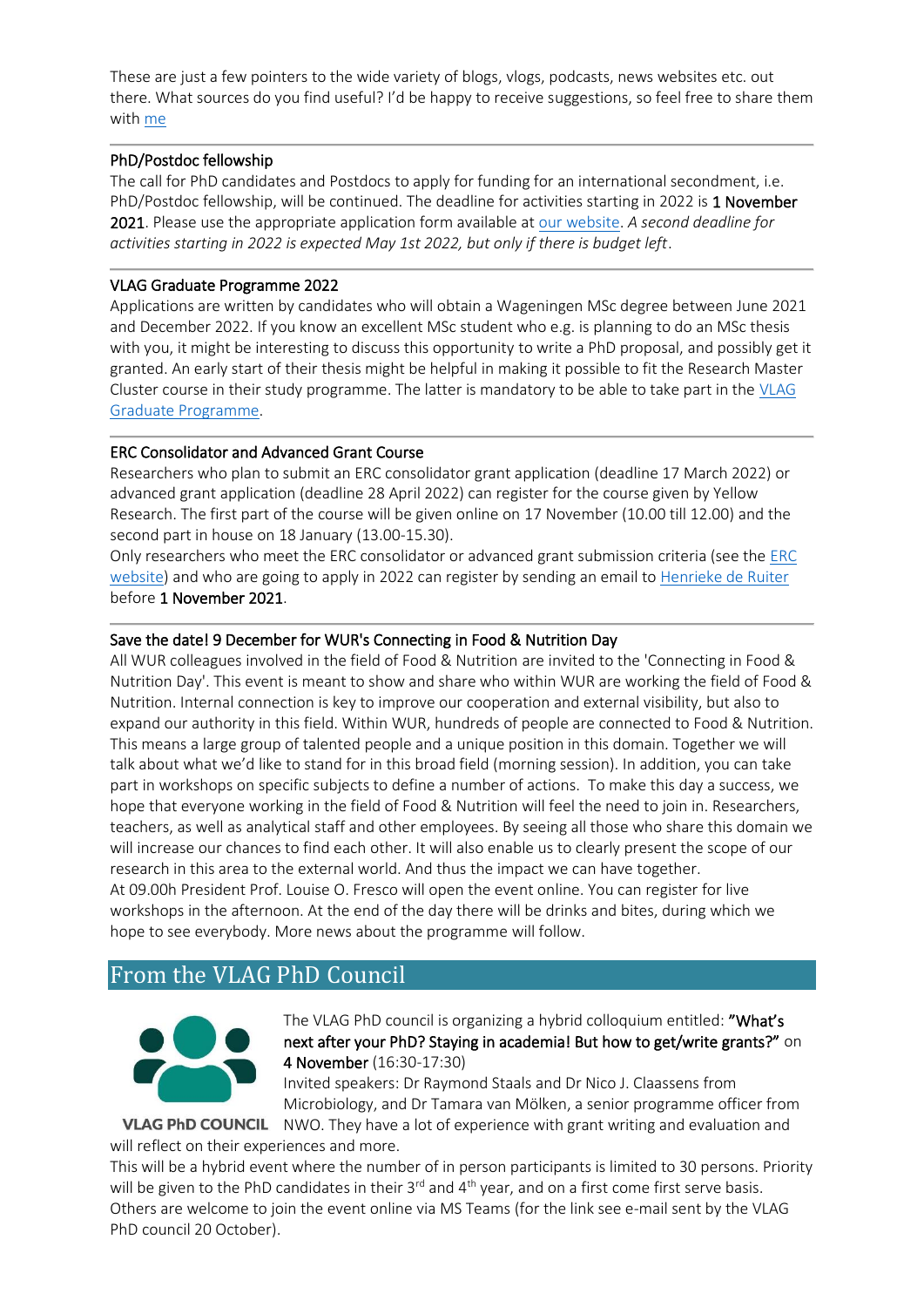You need to [register](https://docs.google.com/forms/d/e/1FAIpQLSdBMhteEDZTv4ANlEhzp0vqJJOCkG6qVyET5A7E8Ay84YERtA/viewform) *before* 28 November*, for those who can join in person there will be PIZZA and drinks!*

## <span id="page-3-0"></span>VLAG courses

## Highlighted event:

### [Advanced Food Analysis](https://www.vlaggraduateschool.nl/en/courses/course/AFA22.htm) (24-28 January 2022)

Knowledge about analytical techniques in food analysis is essential in the field of food science and technology. Developments are quite fast and open new ways to look at the composition of foods or changes of specific constituents as well as to the characteristics and performance of food ingredients and final products. Food scientists and technologists active in food research institutes and food industry need to be aware of new techniques and new strategies to evaluate their research on foodstuffs. The course will focus on several (advanced) techniques and applications (to be) used in food analysis and their potential and pitfalls will be discussed.

#### VLAG courses open for registration

[Advanced Organic Chemistry](https://www.vlaggraduateschool.nl/en/courses/course/AOC21-22.htm#tab1) (ongoing) [Ecophysiology of food-associated micro-organisms: Roles in health and disease](https://www.vlaggraduateschool.nl/en/courses/course/Eco21.htm) (29 November – 1 December 2021) [Sensory Perception and Food Preference](https://www.vlaggraduateschool.nl/en/courses/course/SENS21.htm) (7 – 10 December 2021) [Advanced Course Microscopy and Spectroscopy in Food and Plant Sciences](https://www.vlaggraduateschool.nl/en/courses/course/Microscopy-and-Spectroscopy-in-Food-and-Plant-Sciences22.htm) (18-20 January 2022) [Advanced Food Analysis](https://www.vlaggraduateschool.nl/en/courses/course/AFA22.htm) (24-28 January 2022) [Applied Enzymology](https://www.vlaggraduateschool.nl/en/courses/course/AE22.htm) (21-25 February 2022)

#### Planned courses

Exposure Assessment (7-10 March 2022) Healthy Food Design (6-10 June 2022)

*Tip! For an overview of all courses regularly organised by VLAG take a look in past courses and contact the [VLAG](mailto:vlag@wur.nl)  [office](mailto:vlag@wur.nl) for the new planning.*

## <span id="page-3-1"></span>Wageningen Graduate Schools (WGS) courses

#### Highlighted course

### [Philosophy and Ethics of Food Science and Technology](https://wgs.crs.wur.nl/courses/details/77/) (starts 27 January 2022 and is free of charge for VLAG PhD candidates)

This course includes hands-on dealings with ethical, philosophical, and societal issues surrounding science. The discussion with the guest scientists from various disciplines is based upon relevant actual cases from the realm of food technology, biotechnology, nutrition and health.

The goal of this discussion series is to spark educated discussions on various facets of science and about the responsibilities of being a scientist.

### WGS Lunch Workshops for **PhD Supervisors**

All supervisors of PhD candidates at Wageningen University are invited to attend the WGS lunch workshops. In these workshops supervisors discuss specific topics and issues with regard to supervision. The workshops include a (short) presentation on experiences of an expert and discussion in small groups.

The lunch workshops are organised as a live event with lunch on the first Thursday of the even months (12.15 – 13.45). You can register, free of charge, at the [WGS course website](https://wgs.crs.wur.nl/courses/details/504) (please mind the cancellation conditions). Max. 50 supervisors can participate, so do not forget to register in time for the workshop(s) of your choice.

For a complete overview of all competence, skills and career development training activities, please click [here.](https://eur03.safelinks.protection.outlook.com/?url=https%3A%2F%2Fwgs.crs.wur.nl%2F&data=04%7C01%7Cvlag%40wur.nl%7C8801fdaec24248612fb708d8dfd6fb8e%7C27d137e5761f4dc1af88d26430abb18f%7C0%7C0%7C637505461792122326%7CUnknown%7CTWFpbGZsb3d8eyJWIjoiMC4wLjAwMDAiLCJQIjoiV2luMzIiLCJBTiI6Ik1haWwiLCJXVCI6Mn0%3D%7C1000&sdata=hnF2puwRqZB3G4BfugCi%2BOBY%2Bc%2FUBPwmM9hvhAgqzNc%3D&reserved=0)